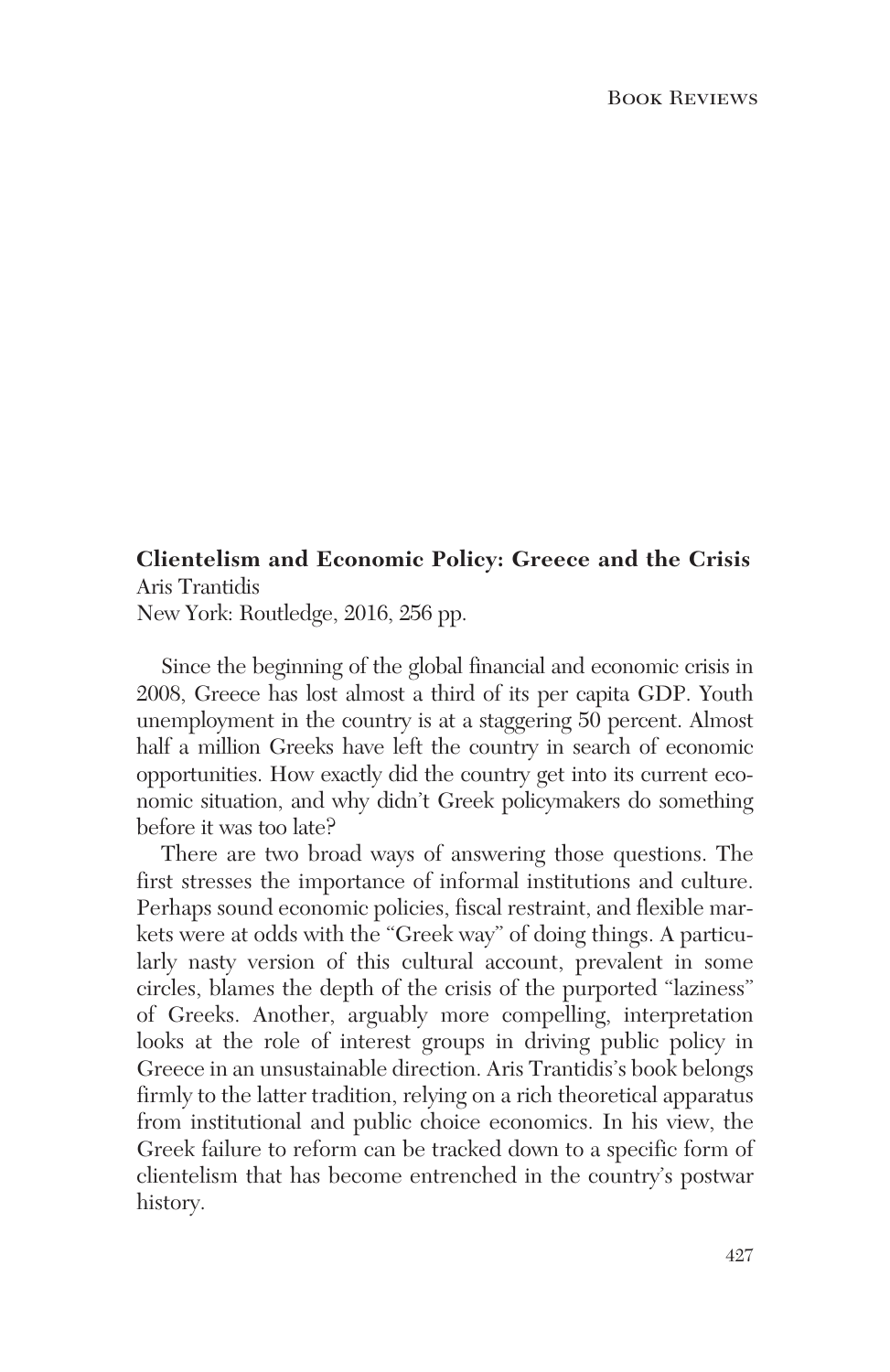## CATO JOURNAL

There are different accounts of clientelism, or patronage. The simplest one involves a direct transaction between the politician and voters, where rents are exchanged for support. More sophisticated accounts of clientelism emphasize the role of party structure and the role of rents in mobilizing support needed for electoral campaigns. Trantidis's account of the Greek situation enriches that perspective by studying the connections between political parties, in this case New Democracy and PASOK, and other organizational structures, including labor unions, universities, the army, judiciary, public administration, agricultural cooperatives, and local councils, which were all connected with the wider networks of political patronage. While not formalized, the theoretical account yields a number of testable implications. The most important is the idea that clientelism biases economic policies, including economic reforms, in a direction that protects rents and disperses the costs among the broad population.

After outlining the theoretical argument and embedding itself in the broad tradition of Virginia-school public choice (chapters 1 and 3), the book proceeds with a sequence of analytical narratives that explain the emergence of Greece's clientelist structures (chapter 2) and their robustness in the face of economic crises and pressure to reform (chapters 4–11). The country's development model after the end of its civil war in 1949 relied heavily on state ownership of the industry. That, in turn, gave birth to clientelism in the form of allocating job positions in state-owned enterprises and across the public sector on the basis of political loyalty. In addition, the labor unions would ensure a presence of rents, in the form of job and salary security, generous leave, and costly pension policies.

After the fall of the military regime, clientelism helped entrench a bipartisan system with high costs of entry for prospective challengers to either PASOK or New Democracy. Clientelism, which can normally be thought of as an informal arrangement, has become a permanent and institutionalized feature of Greek political and economic life. As Trantidis's theoretical model predicts, the system was generally resistant to economic reform. In the aftermath of the 1985 crisis, however, PASOK was forced to embark on a program of reforms.

Those were, however, designed in a way that left the rents and clientelist structures intact. A few years later, when faced with additional economic pressure, the New Democracy government led by Prime Minister Konstantinos Mitsotakis decided to disturb the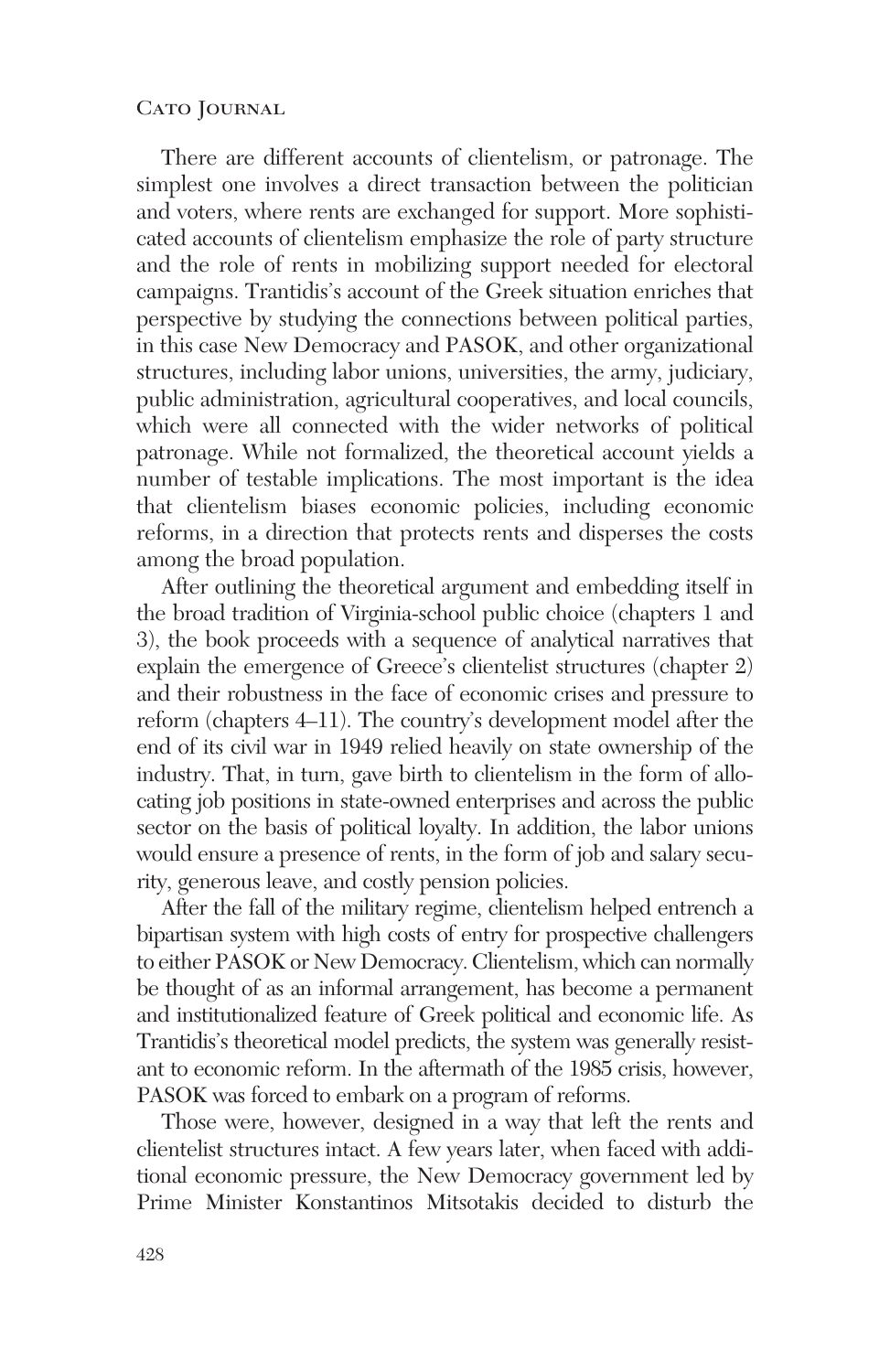clientelist equilibrium by presenting an ambitious privatization agenda. However, an immediate political backlash ensued, including from party structures for which we were no longer in a position to mobilize popular support. After New Democracy lost power to PASOK in 1993, the reforms continued but were designed carefully not to erode rents flowing to party loyalists. If privatization occurred, for example, it was exclusively in the form of sales of minority shares to private investors to keep the mechanisms of political patronage in place, guaranteeing employment for party loyalists. Whenever the government attempted a change that affected the availability of rents, a quick reaction ensued, mediated mostly by labor unions and party structures. The most salient example involved the 2001 reversal of the country's pension reforms, which were required to strengthen the government's fiscal probity ahead of joining the eurozone.

Adopting the euro was a salient goal, shared by Greeks across the political spectrum. Besides prestige, it was expected that the membership in the eurozone would send a desirable signal to investors about the prospects of the Greek economy. In order to qualify for membership, the government thus maintained a policy of hard drachma and increased taxes to consolidate Greece's public finances. Simultaneously, virtually everything was done to prevent the loss of public-sector employment. Once the country was in the eurozone, the lower borrowing costs strengthened the clientelist structures and, coupled with a lack of credible fiscal rules, led to an unsustainable accumulation of public debt.

When the global financial crisis started to unfold in 2008, Greece found itself in a vulnerable position. The solvency crisis and the unavoidable budgetary cuts prescribed by the Troika meant that the rents that formed the core of the clientelist system have disappeared. As a result, the effective duopoly of PASOK and New Democracy became impossible to sustain and dramatic political realignments began to take shape, bringing the populist far left (Syriza) and far right (Golden Dawn) to political prominence.

Of course, Trantidis's theoretical apparatus is not applicable only to Greece. Austria is another country that has been long characterized by having a duopolistic political structure with deeply embedded clientelist networks, which are as of late being challenged by populist, far-right outsiders. However, Austria has not experienced an economic crisis on a scale even remotely resembling the one seen in Greece. Understanding the dynamics of clientelism, rent seeking,